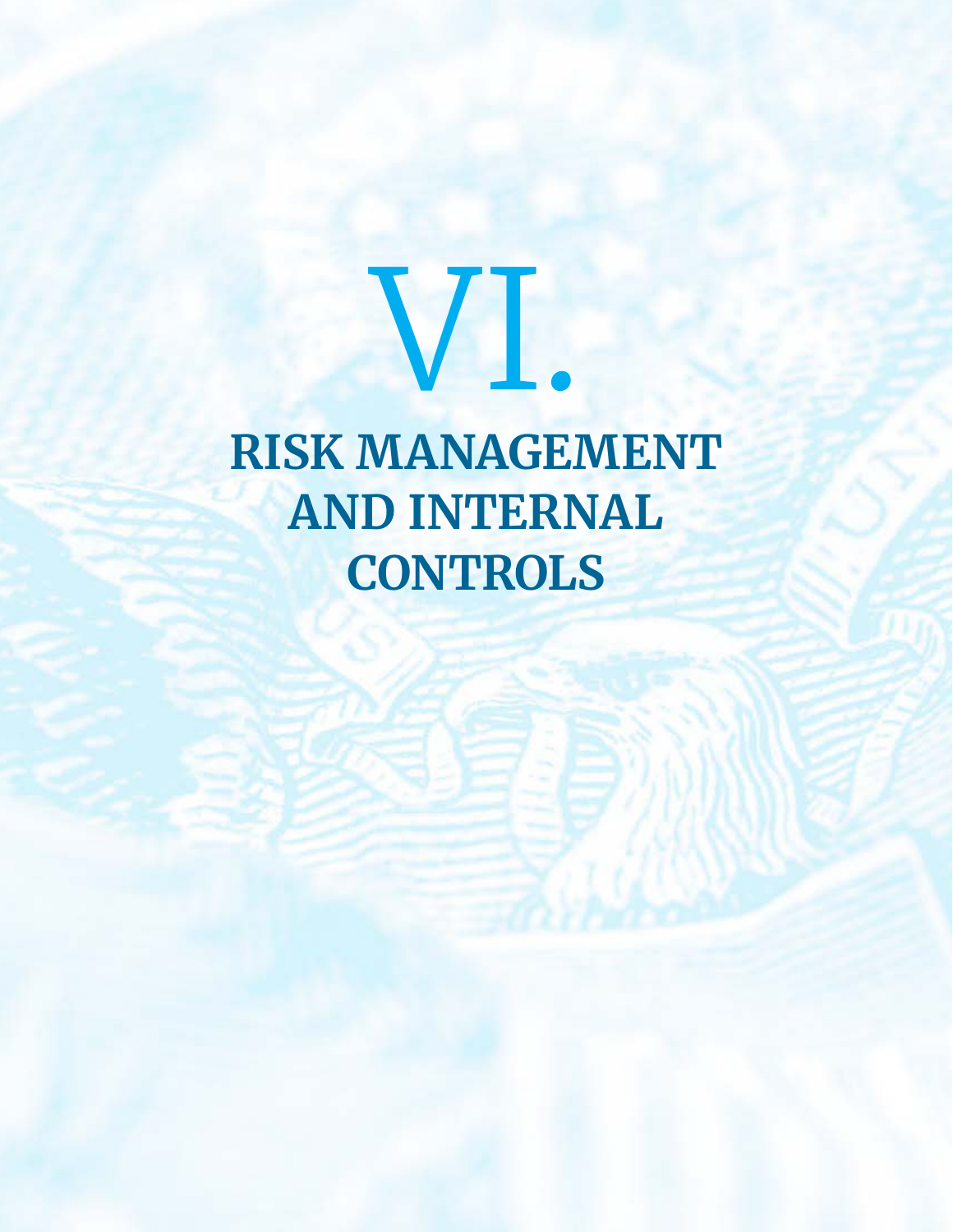

#### **Federal Deposit Insurance Corporation Statement of Assurance**

FDIC management is responsible for managing risks and maintaining effective internal controls. During the year, the FDIC conducted its assessment of risk and internal control in the spirit of OMB Circular No. A-123, Management's Responsibility for Enterprise Risk Management and Internal Control. Based on our assessment and internal management evaluations, we can provide reasonable assurance that the objectives of Section 2 (internal controls) and Section 4 (financial management systems) of the Federal Managers' Financial Integrity Act of 1982 have been achieved, and that the FDIC has no material weaknesses. We are working to address a significant deficiency identified by the U.S. Government Accountability Office in our internal control over the contractor payment review process, and we are committed to maintaining effective internal controls corporate-wide in 2022.

The FDIC also assessed the reliability of the performance data contained in this report in accordance with the Reports Consolidation Act of 2000. We found no material inadequacies and the data are considered to be complete and reliable.

MARTIN GRUENBERG GRUENBERG

Martin J. Gruenberg Acting Chairman

February 10, 2022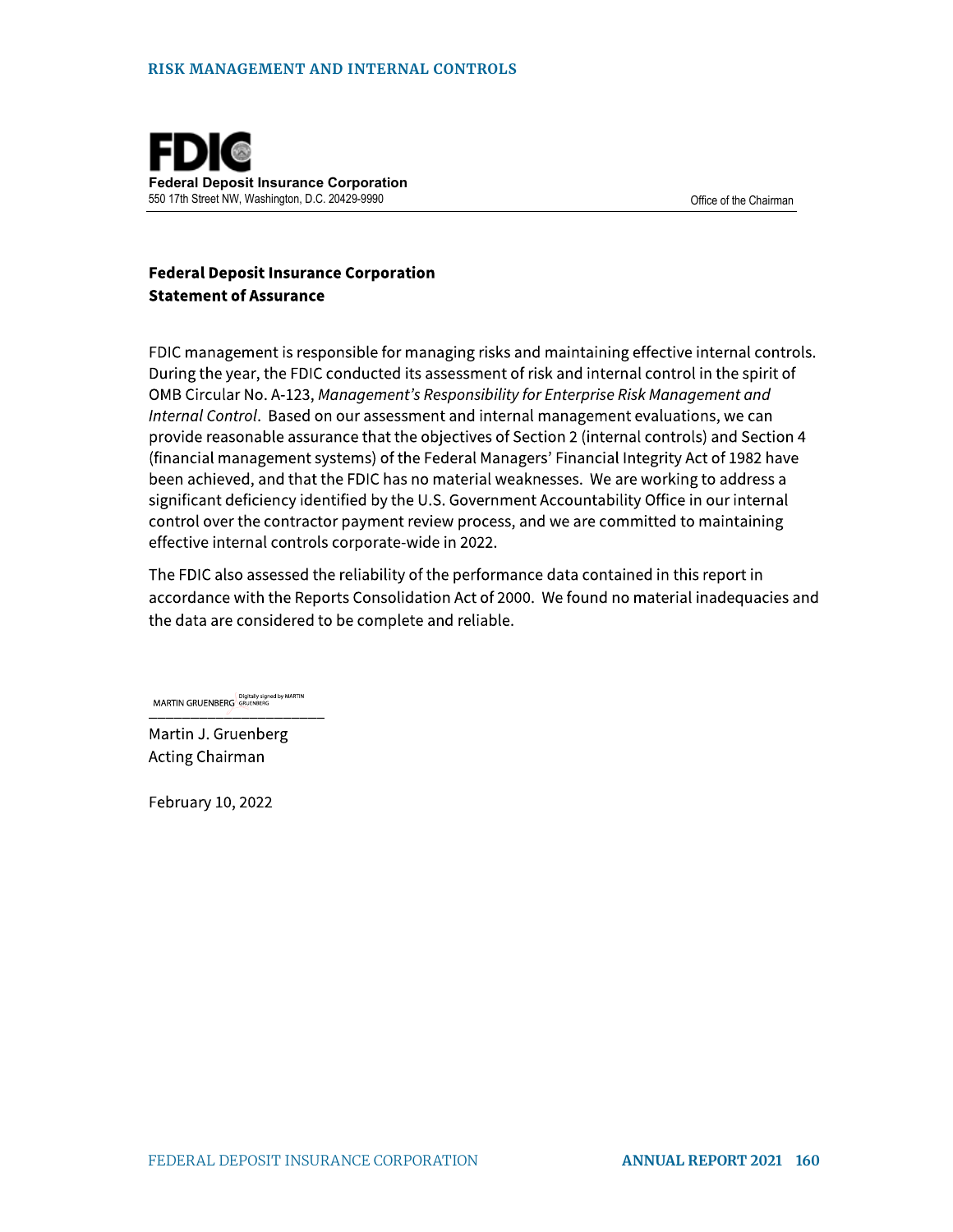The FDIC uses several means to identify and address enterprise risks, maintain comprehensive internal controls, ensure the overall effectiveness and efficiency of operations, and otherwise comply as necessary with the following federal standards, among others:

- Chief Financial Officers Act (CFO Act)
- Federal Managers' Financial Integrity Act (FMFIA)
- Federal Financial Management Improvement Act (FFMIA)
- Government Performance and Results Act (GPRA)
- Federal Information Security Modernization Act of 2014 (FISMA)
- OMB Circular A-123
- GAO's Standards for Internal Control in the Federal Government

As a foundation for these efforts, the Office of Risk Management and Internal Controls (ORMIC) oversees a corporate-wide program of risk management and internal control activities and works closely with FDIC division and office management. The FDIC has made a concerted effort to identify and assess financial, reputational, and operational risks and incorporate corresponding controls into day-to-day operations. The program also requires that divisions and offices document comprehensive procedures, thoroughly train employees, and hold supervisors accountable for performance and results. Divisions and offices monitor compliance through periodic management reviews and various activity reports distributed to all levels of management. The FDIC also takes seriously FDIC Office of Inspector General and GAO audit recommendations and strives to implement agreed upon actions promptly. The FDIC has received unmodified opinions on its financial statement audits for 30 consecutive years, and these and other positive results reflect the effectiveness of the overall management control program.

In 2021, ORMIC continued to enhance the FDIC's Enterprise Risk Management (ERM) program. The focus was raising awareness of ERM in the FDIC regional offices and initial actions to integrate the program with the FDIC's strategic planning and budget formulation process.

During 2022, ORMIC will continue to enhance the ERM program, strengthen acquisition-related controls, and expand internal control testing efforts.

# Program Evaluation

ORMIC periodically evaluates selected program areas responsible for achieving FDIC strategic objectives and performance goals. During 2021, ORMIC evaluated Division of Depositor and Consumer Protection (DCP) processes for achieving a strategic objective and related performance goal from the FDIC's 2021 Annual Performance Plan. The objective and goal evaluated and summary results follow.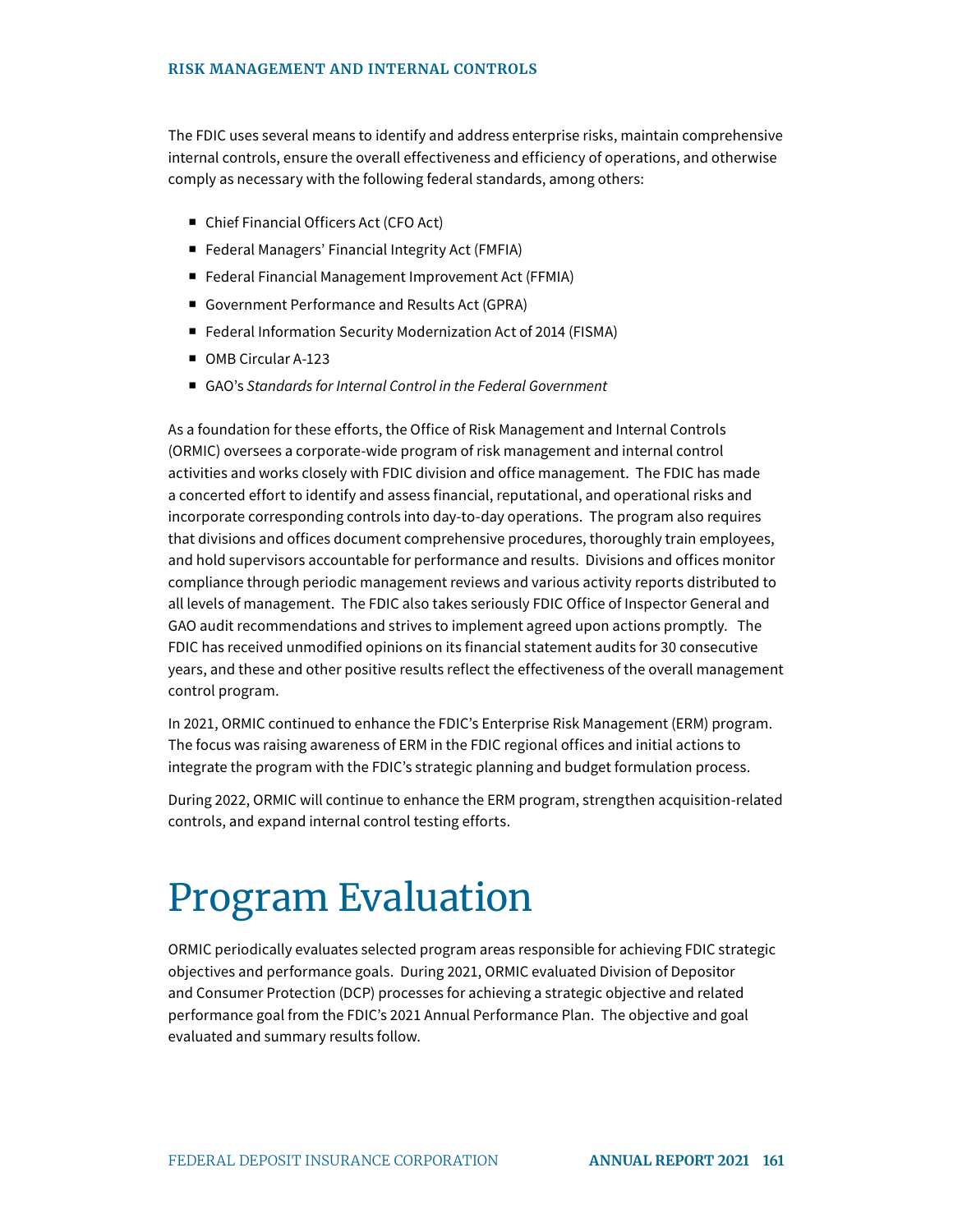Strategic Objective: Consumers have access to accurate and easily understood information about their rights and the disclosures due them under consumer protection and fair lending laws.

Performance Goal: Effectively investigate and respond to written consumer complaints and inquiries about FDIC-supervised financial institutions.

Targets: 1) Respond to 95 percent of written consumer complaints and inquiries within timeframes established by policy, with all complaints and inquiries receiving at least an initial acknowledgement within two weeks; 2) Publish, through the Consumer Response Center (CRC), an annual report regarding the nature of the FDIC's interactions with consumers and depositors; and 3) Publish on the FDIC's public website [\(https://www.fdic.gov](https://www.fdic.gov)) and regularly update performance metrics regarding FDIC's responsiveness to requests from the public for FDIC assistance.

The objective of ORMIC's evaluation was to determine if DCP has processes in place to achieve the performance goal and confirm that there is documentary support confirming that the performance goal was met. ORMIC reviewed the National Center for Consumer and Depositor Assistance (NCDA) Consumer Response Unit (CRU) Operations Manual, the Discrimination Complaint Investigation Procedures, the CRU Consumer Complaints and Inquires Dashboard, the Transparency and Accountability: Consumer Protection and Deposit Annual Report, the Public Requests for FDIC Assistance Report, and relevant information on FDIC's external website and DCP's internal website. DCP provided ORMIC staff a walkthrough of the consumer complaints processing system and procedures. Additionally, ORMIC held interview sessions with senior officials and examination specialists from DCP's National Center for Consumer and Depositor Assistance Section, and the Internal Control and Review Unit, respectively. ORMIC is familiar with the DCP operations from on-going risk management and internal control-related collaboration activities.

The evaluation noted that DCP has systems and processes in place to:

- Promptly record complaints in the official system of record,
- Track complaint status and resolution through closure,
- Monitor stages and response times,
- Effectuate consistency in handling correspondence with similar issues,
- Perform quality control reviews, and
- Report performance metrics and other consumer information.

ORMIC validated the timeliness of the process by random selection of a complaint entered in the system and following it through from inception to completion. ORMIC concluded that DCP has an effective process in place to achieve its performance goal and targets; responding timely to written consumer complaints and inquiries, and makes consumer complaint information publicly available.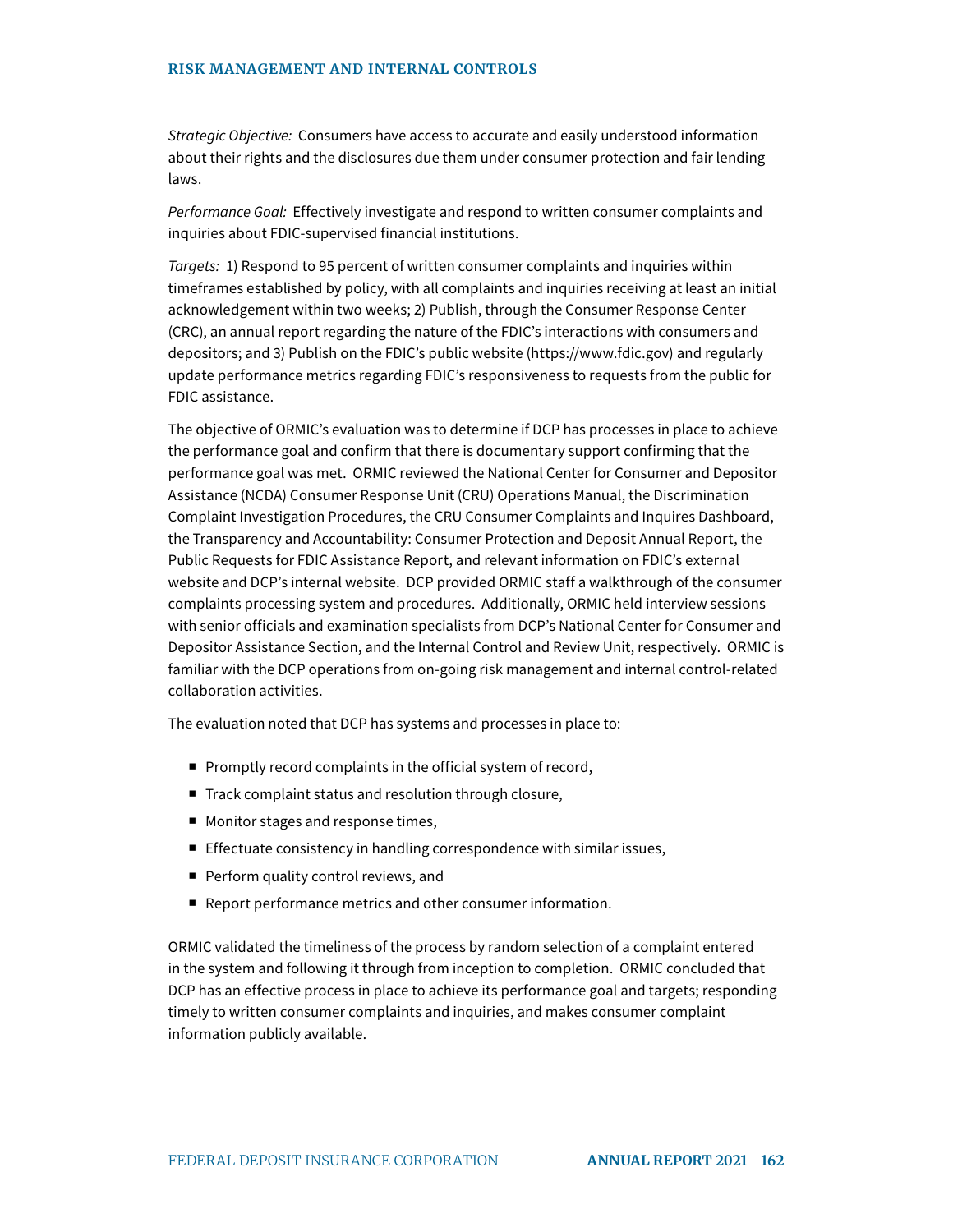## Fraud Reduction and Data Analytics Act of 2015

The Fraud Reduction and Data Analytics Act of 2015 was signed into law on June 30, 2016. The law is intended to improve:

- Federal agency financial and administrative controls and procedures to assess and mitigate fraud risks, and
- Federal agencies' development and use of data analytics for the purpose of identifying, preventing, and responding to fraud, including improper payments.

The FDIC's enterprise risk management and internal control program considers the potential for fraud and incorporates elements of Principle 8—Assess Fraud Risk—from the GAO's Standards for Internal Control in the Federal Government. The FDIC implemented a Fraud Risk Assessment Framework as a basis for identifying potential financial fraud risks and schemes and ensuring that preventive and detective controls are present and working as intended. Examples of transactions more susceptible to fraud include contractor payments, wire transfers, travel card purchases, and cash receipts.

As part of the Framework, management identifies potential fraud areas and implements and evaluates key controls as proactive measures to prevent fraud. Although no system of internal control provides absolute assurance, the FDIC's system of internal control provides reasonable assurance that key controls are adequate and working as intended. Monitoring activities include supervisory approvals, management reporting, and exception reporting.

FDIC management performs due diligence in areas of suspected or alleged fraud. At the conclusion of due diligence, the matter is either closed or referred to the Office of Inspector General for investigation.

During 2021, there was no systemic fraud identified within the FDIC.

## Management Report on Final Actions

As required under the provisions of Section 5 of the Inspector General Act of 1978, amended, the FDIC must report information on final action taken by management on certain audit reports. The tables on the following pages provide information on final actions taken by management on audit reports for the federal fiscal year period October 1, 2020, through September 30, 2021.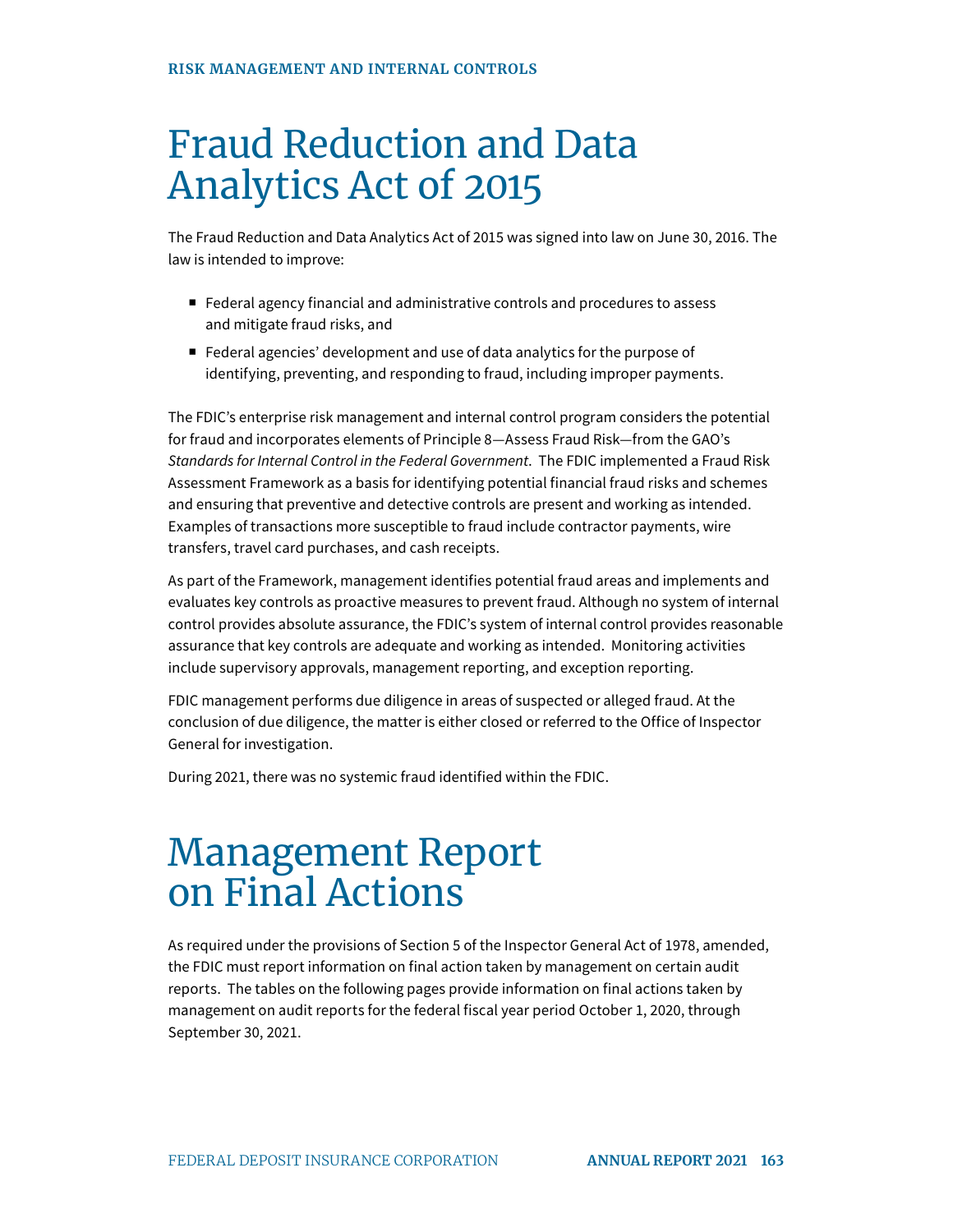#### **Table 1: Management Report on Final Action on Audits with Disallowed Costs for Fiscal Year 2021**

**(There were no audit reports in this category.)** 

#### **Table 2: Management Report on Final Action on Audits with Recommendations to Put Funds to Better Use for Fiscal Year 2021**

**(There were no audit reports in this category.)** 

| <b>Report No. and</b><br><b>Issue Date</b> | <b>OIG Audit Recommendation</b>                                                                                                                                                                                                                                               | <b>Management Action</b>                                                                                                                                                                                                                                                                                                                                                                                                                                                                                                                                                                                                                                                                               | <b>Disallowed</b><br><b>Costs</b> |
|--------------------------------------------|-------------------------------------------------------------------------------------------------------------------------------------------------------------------------------------------------------------------------------------------------------------------------------|--------------------------------------------------------------------------------------------------------------------------------------------------------------------------------------------------------------------------------------------------------------------------------------------------------------------------------------------------------------------------------------------------------------------------------------------------------------------------------------------------------------------------------------------------------------------------------------------------------------------------------------------------------------------------------------------------------|-----------------------------------|
| AUD-17-001<br>11/2/2016                    | OIG recommends that the<br>CIO should review existing<br>resource commitments and<br>priorities for addressing<br>data communications<br>(DCOM) plan of actions &<br>milestones (POA&Ms) and<br>take appropriate steps to<br>ensure they are addressed<br>in a timely manner. | The OCIO worked with teams<br>to develop risk tolerances<br>levels for the FDIC Policy<br>19-001, on Management of<br>POA&Ms, which reflect the<br>level of risk associated with<br>open POA&Ms, including the<br>acceptable amount of time<br>needed to address them.<br>Substantial progress has been<br>made in closing out several<br>aging POA&Ms. Furthermore,<br>an Integrated Project Team<br>has been established to work<br>with System Owners to ensure<br>timely remediation of POA&Ms<br>and to conduct root cause<br>analyses to develop a revised<br>process to prevent overdue<br>POA&Ms that fall outside of<br>tolerance levels.<br><b>Status: Undergoing</b><br><b>ORMIC Review</b> | \$0                               |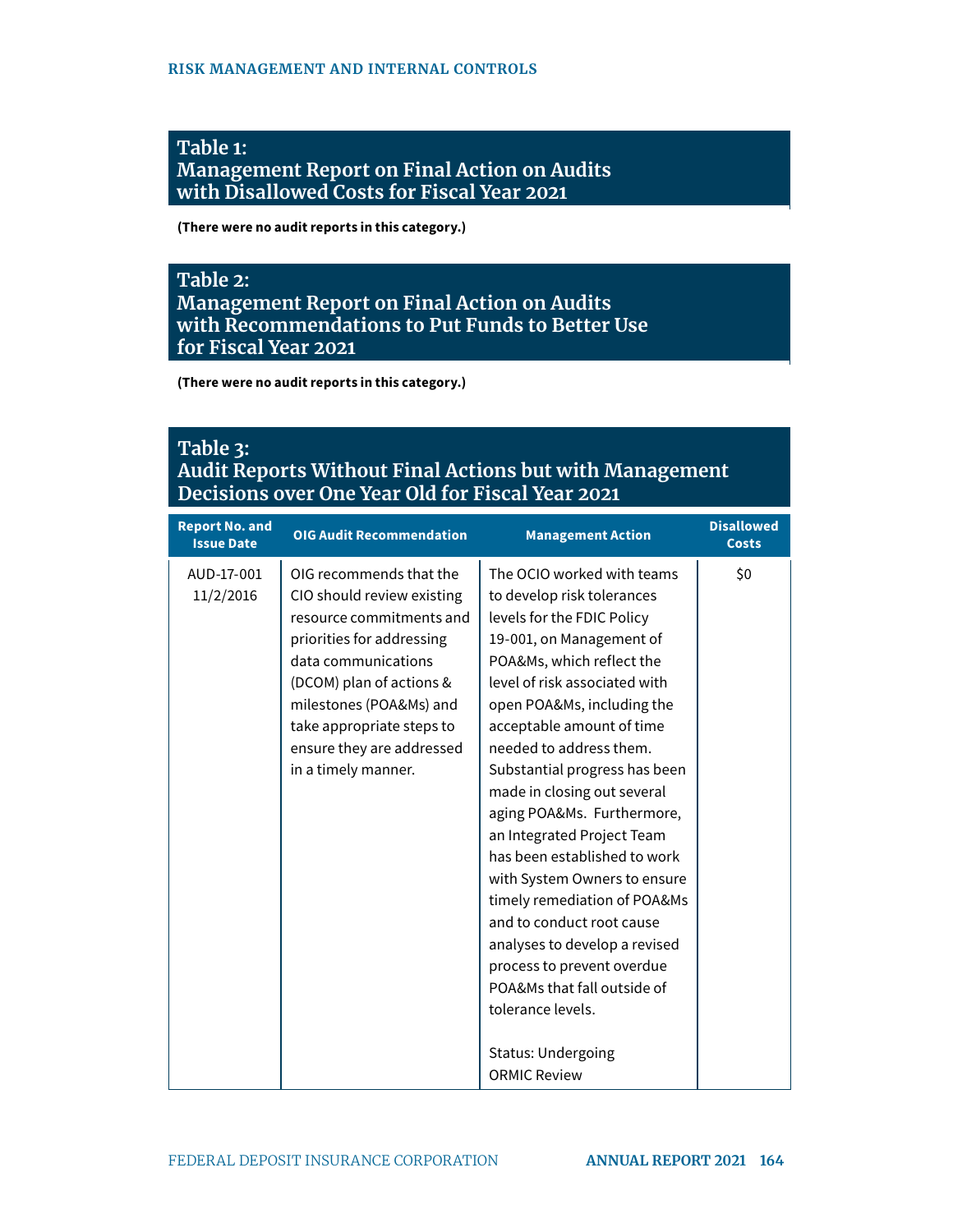| <b>Report No. and</b><br><b>Issue Date</b> | <b>OIG Audit Recommendation</b>                                                                                                                                                            | <b>Management Action</b>                                                                                                                                                                                                                                                                                                                                                                                                                                                                                                                                                                           | <b>Disallowed</b><br><b>Costs</b> |
|--------------------------------------------|--------------------------------------------------------------------------------------------------------------------------------------------------------------------------------------------|----------------------------------------------------------------------------------------------------------------------------------------------------------------------------------------------------------------------------------------------------------------------------------------------------------------------------------------------------------------------------------------------------------------------------------------------------------------------------------------------------------------------------------------------------------------------------------------------------|-----------------------------------|
| AUD-20-001<br>10/23/2019                   | OIG recommends that the<br>CIO monitor employee and<br>contractor compliance<br>with policy requirements<br>for properly safeguarding<br>sensitive electronic and<br>hardcopy information. | The CIOO has established a<br>plan, in coordination with<br>relevant stakeholders, to<br>monitor the security of<br>hardcopy information in<br>common areas via facility<br>walkthroughs. This plan<br>was implemented in<br>phases starting with facility<br>walkthroughs of common<br>office areas. Using existing<br>communications channels,<br>the CIO reminded Division<br>and Office leadership of policy<br>requirements applicable to<br>protecting sensitive electronic<br>and hardcopy information by<br>employees and contractors.<br><b>Status: Undergoing</b><br><b>ORMIC Review</b> | \$0                               |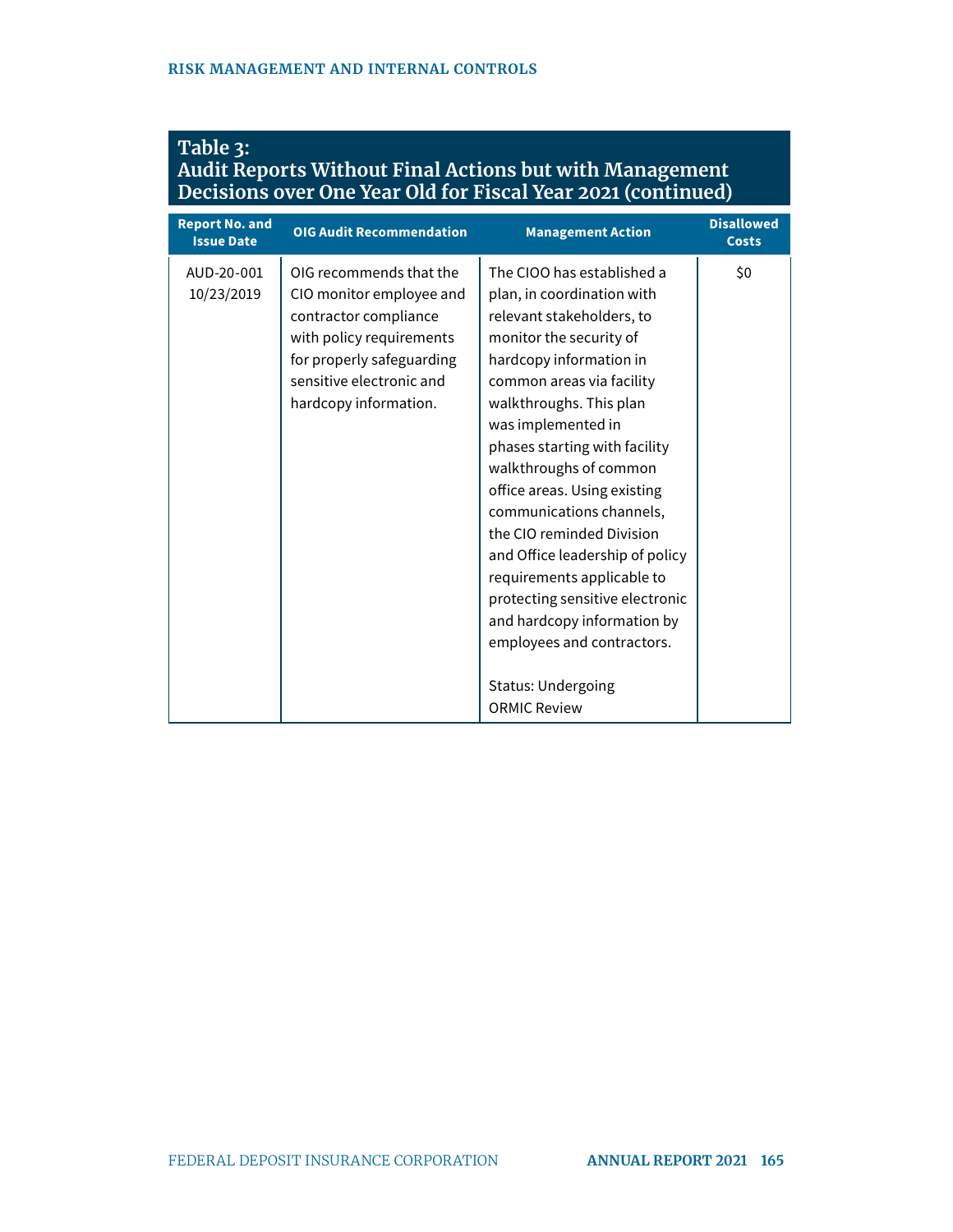| <b>Report No. and</b><br><b>Issue Date</b> | <b>OIG Audit Recommendation</b>                                                                                                                                                                                    | <b>Management Action</b>                                                                                                                                                                                                                                                                                                                                                                                                                                                                                                                                                                                                                                                                          | <b>Disallowed</b><br><b>Costs</b> |
|--------------------------------------------|--------------------------------------------------------------------------------------------------------------------------------------------------------------------------------------------------------------------|---------------------------------------------------------------------------------------------------------------------------------------------------------------------------------------------------------------------------------------------------------------------------------------------------------------------------------------------------------------------------------------------------------------------------------------------------------------------------------------------------------------------------------------------------------------------------------------------------------------------------------------------------------------------------------------------------|-----------------------------------|
| EVAL-20-001<br>10/28/2019                  | OIG recommends that the<br>Deputy to the Chairman<br>and Chief Operating<br>Officer provide enhanced<br>contract portfolio reports<br>to FDIC executives, senior<br>management, and the<br><b>Board Directors.</b> | The Division of Information<br>Technology (DIT),<br>working with Division<br>of Administration (DOA)<br><b>Acquisition Services Branch</b><br>(ASB), developed a report:<br>Report of Increased/<br><b>Decreased Award Amounts</b><br>for Contracts and TOs (Task<br>Orders) to capture key data<br>to enhance the analyses<br>and reporting to support<br>the contracting program.<br>Additional changes have since<br>been made to the data within<br>the Report and to its format<br>based on feedback received<br>by ASB. FDIC met with the<br>OIG staff to discuss these<br>changes. DOA is assessing the<br>need to add any additional<br>information to the Report.<br>Due Date: 6/30/2022 | \$0                               |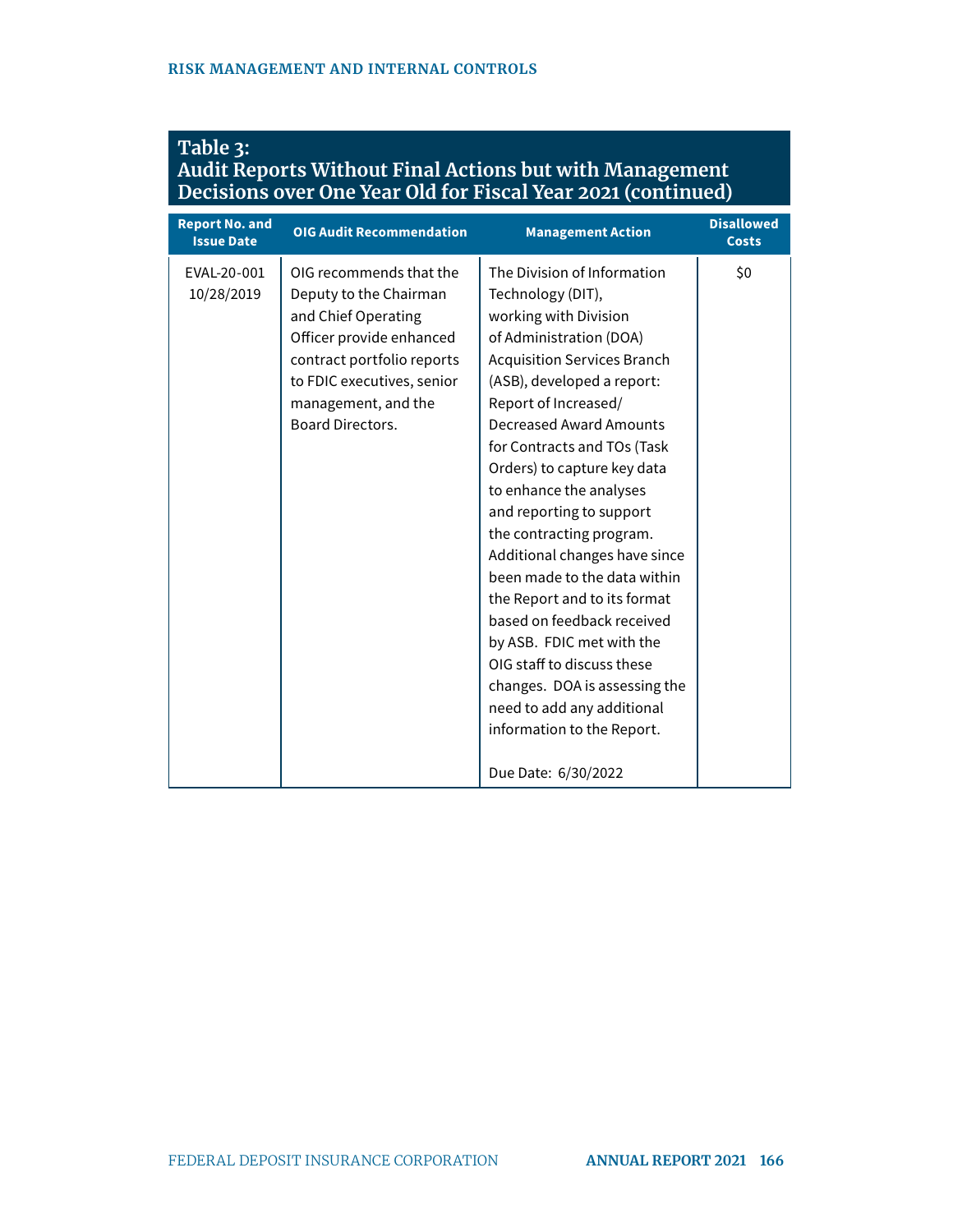|                                            |                                 | Decisions over One Teal Old for Fiscal Teal 2021 (Continued) |                                   |
|--------------------------------------------|---------------------------------|--------------------------------------------------------------|-----------------------------------|
| <b>Report No. and</b><br><b>Issue Date</b> | <b>OIG Audit Recommendation</b> | <b>Management Action</b>                                     | <b>Disallowed</b><br><b>Costs</b> |
| AUD-20-003                                 | OIG recommends that the         | The FDIC Privacy Program                                     | \$0                               |
| 12/18/2019                                 | CIO/CPO (Chief Privacy          | has implemented a Privacy                                    |                                   |
|                                            | Officer) develop and            | <b>Continuous Monitoring</b>                                 |                                   |
|                                            | provide privacy plans for       | (PCM) program that ensures                                   |                                   |
|                                            | all information systems         | that Privacy Plans are                                       |                                   |
|                                            | containing PII consistent       | developed and approved                                       |                                   |
|                                            | with OMB Circular A-130.        | for all information systems                                  |                                   |
|                                            |                                 | containing PII consistent                                    |                                   |
|                                            |                                 | with OMB Circular A-130.                                     |                                   |
|                                            |                                 | As indicated in the FDIC's                                   |                                   |
|                                            |                                 | IT systems Assessment                                        |                                   |
|                                            |                                 | and Authorization Process                                    |                                   |
|                                            |                                 | Guide (A&A Guide), the                                       |                                   |
|                                            |                                 | identification, selection,                                   |                                   |
|                                            |                                 | and periodic assessment of                                   |                                   |
|                                            |                                 | privacy controls has been                                    |                                   |
|                                            |                                 | fully integrated within FDIC's                               |                                   |
|                                            |                                 | assessment and authorization                                 |                                   |
|                                            |                                 | process, which incorporates                                  |                                   |
|                                            |                                 | a risk management                                            |                                   |
|                                            |                                 | framework consistent with                                    |                                   |
|                                            |                                 | NIST 800-37. It guides and                                   |                                   |
|                                            |                                 | informs the categorization                                   |                                   |
|                                            |                                 | of Federal information and                                   |                                   |
|                                            |                                 | information systems; the                                     |                                   |
|                                            |                                 | selection, implementation,                                   |                                   |
|                                            |                                 | and assessment of security                                   |                                   |
|                                            |                                 | and privacy controls; the                                    |                                   |
|                                            |                                 | authorization of information                                 |                                   |
|                                            |                                 | systems and common                                           |                                   |
|                                            |                                 | controls; and the continuous                                 |                                   |
|                                            |                                 | monitoring of information                                    |                                   |
|                                            |                                 | systems.                                                     |                                   |
|                                            |                                 | <b>Status: Undergoing</b>                                    |                                   |
|                                            |                                 | <b>ORMIC Review</b>                                          |                                   |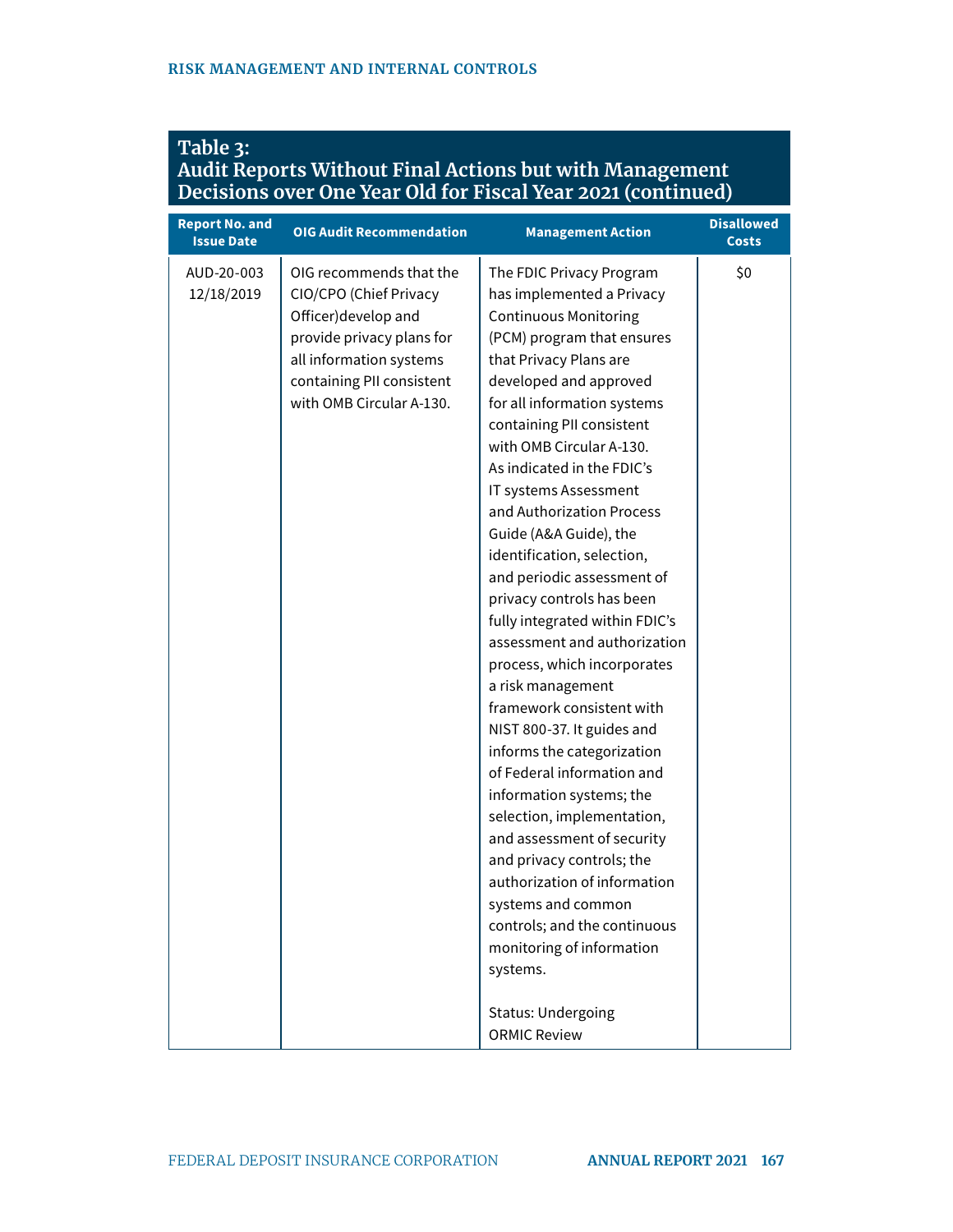| <b>Report No. and</b><br><b>Issue Date</b> | <b>OIG Audit Recommendation</b>                                                                                                                                                                                                                                                                                                     | <b>Management Action</b>                                                                                                                                                                                                                                                                                                                                                                                                                                       | <b>Disallowed</b><br><b>Costs</b> |
|--------------------------------------------|-------------------------------------------------------------------------------------------------------------------------------------------------------------------------------------------------------------------------------------------------------------------------------------------------------------------------------------|----------------------------------------------------------------------------------------------------------------------------------------------------------------------------------------------------------------------------------------------------------------------------------------------------------------------------------------------------------------------------------------------------------------------------------------------------------------|-----------------------------------|
| AUD-20-003<br>12/18/2019<br>(continued)    | OIG recommends that<br>the CIO/CPO coordinate<br>with the Chief Operating<br>Officer (COO) to update<br>policies and procedures<br>to reflect the current<br>organizational structure of<br>the Privacy Program and<br>responsibilities of agency<br>personnel and component<br>offices that support the<br>FDIC's Privacy Program. | The CIOO has amended<br>Privacy Program Directive<br>(1360.20) which, upon<br>finalization, will supersede<br>this existing directive and<br>will also supersede privacy<br>program related directives:<br>1360.19 (Privacy Impact<br>Assessment Requirements),<br>1311.1 (Measuring and<br>Customizing User Activity on<br>FDIC External Websites), and<br>1031.1 (Administration of the<br>Privacy Act).<br><b>Status: Undergoing</b><br><b>ORMIC Review</b> | \$0                               |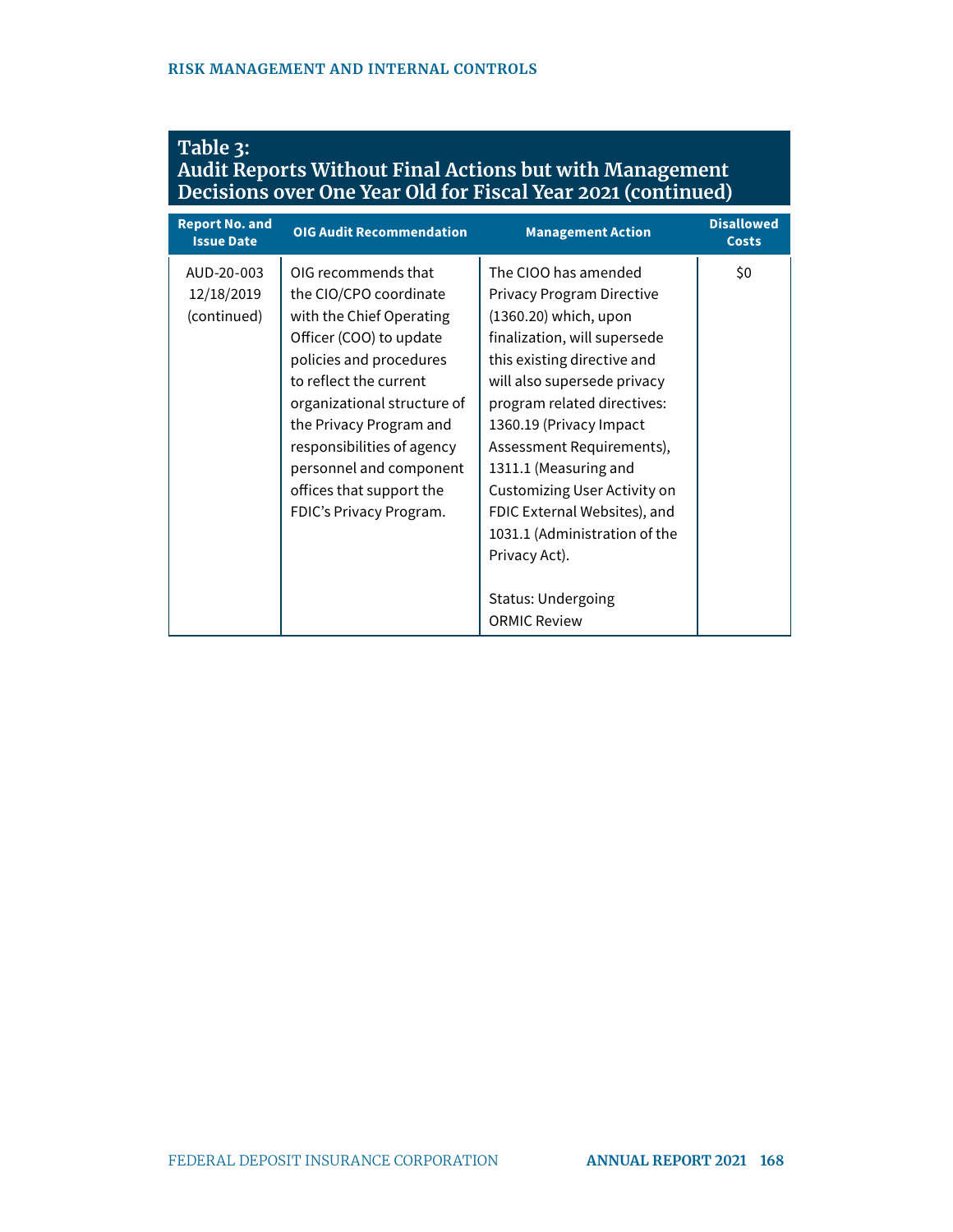| <b>Table 3:</b>                                              |  |
|--------------------------------------------------------------|--|
| Audit Reports Without Final Actions but with Management      |  |
| Decisions over One Year Old for Fiscal Year 2021 (continued) |  |

| <b>Report No. and</b><br><b>Issue Date</b> | <b>OIG Audit Recommendation</b>                                                                                                                                                                                                                                         | <b>Management Action</b>                                                                                                                                                                                                                                                                                                                                                                                                                                                                                                                                                                                                                                         | <b>Disallowed</b><br><b>Costs</b> |
|--------------------------------------------|-------------------------------------------------------------------------------------------------------------------------------------------------------------------------------------------------------------------------------------------------------------------------|------------------------------------------------------------------------------------------------------------------------------------------------------------------------------------------------------------------------------------------------------------------------------------------------------------------------------------------------------------------------------------------------------------------------------------------------------------------------------------------------------------------------------------------------------------------------------------------------------------------------------------------------------------------|-----------------------------------|
| AUD-20-003<br>12/18/2019<br>(continued)    | OIG recommends that<br>the CIO/CPO develop and<br>implement controls to<br>ensure that PII stored in<br>network shared drives and<br>in hard copy is regularly<br>monitored and reviewed<br>for compliance with<br>privacy laws, regulations,<br>policy and guidelines. | All employees and contractors<br>were sent global emails<br>containing important<br>guidance on protecting<br>sensitive information.<br>Additionally, FDIC has<br>implemented the Physical<br>Walkthrough Plan. To monitor<br>compliance with policy<br>requirements for safeguarding<br>sensitive electronic<br>information, the CIOO has<br>developed and implemented<br>a Standard Operating<br>Procedure (SOP). The SOP<br>includes identifying network<br>shares with overly broad<br>permissions, coordinating<br>with the owning division<br>or office, and restricting<br>permissions appropriately.<br><b>Status: Undergoing</b><br><b>ORMIC Review</b> | \$0                               |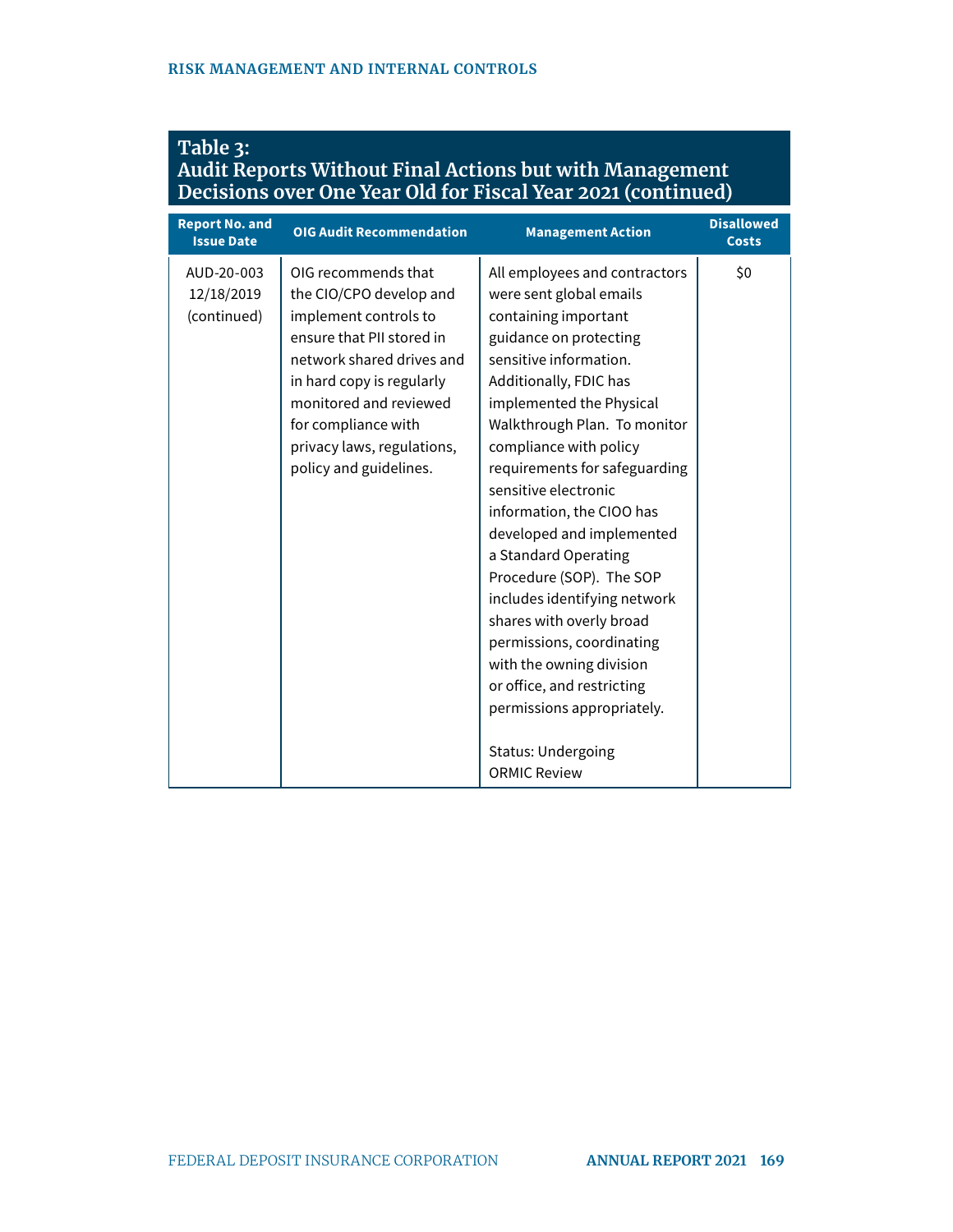| Decisions over One fear Old for Fiscal fear 2021 (continued) |                                                                                                                                                                                                                      |                                                                                                                                                                                                                                                                                                                                                                                                                                                                                                                                                                                                                                                                                                                                                                                                                                                                                                                                                                               |                                   |
|--------------------------------------------------------------|----------------------------------------------------------------------------------------------------------------------------------------------------------------------------------------------------------------------|-------------------------------------------------------------------------------------------------------------------------------------------------------------------------------------------------------------------------------------------------------------------------------------------------------------------------------------------------------------------------------------------------------------------------------------------------------------------------------------------------------------------------------------------------------------------------------------------------------------------------------------------------------------------------------------------------------------------------------------------------------------------------------------------------------------------------------------------------------------------------------------------------------------------------------------------------------------------------------|-----------------------------------|
| <b>Report No. and</b><br><b>Issue Date</b>                   | <b>OIG Audit Recommendation</b>                                                                                                                                                                                      | <b>Management Action</b>                                                                                                                                                                                                                                                                                                                                                                                                                                                                                                                                                                                                                                                                                                                                                                                                                                                                                                                                                      | <b>Disallowed</b><br><b>Costs</b> |
| EVAL-20-003<br>2/4/2020                                      | OIG recommends that the<br>FDIC establish, document,<br>and implement policy and<br>procedures for conducting<br>cost benefit analyses,<br>including when and how<br>the cost benefit analyses<br>will be performed. | DIR developed a corporate<br>directive to ensure the robust<br>and consistent application<br>of the principles established<br>in the Statement of Policy<br>on the Development and<br>Review of Regulations and<br>Policies approved by the<br>FDIC Board of Directors. The<br>directive details the process<br>for analyzing the potential<br>effects of regulatory actions<br>and outlines specific roles<br>and responsibilities for FDIC<br>staff, including when such<br>analysis will be performed.<br>In addition, DIR developed<br>staff guidance on analysis of<br>FDIC regulations as a resource<br>for FDIC staff involved in<br>agency regulatory actions.<br>The guidance outlines general<br>concepts and best practices<br>for regulatory analysis for<br>staff use when preparing<br>evaluations of the expected<br>effects, costs and benefits of<br>FDIC regulatory actions, and<br>discusses how the analysis<br>will be performed.<br>Due Date: 3/31/2022 | \$0                               |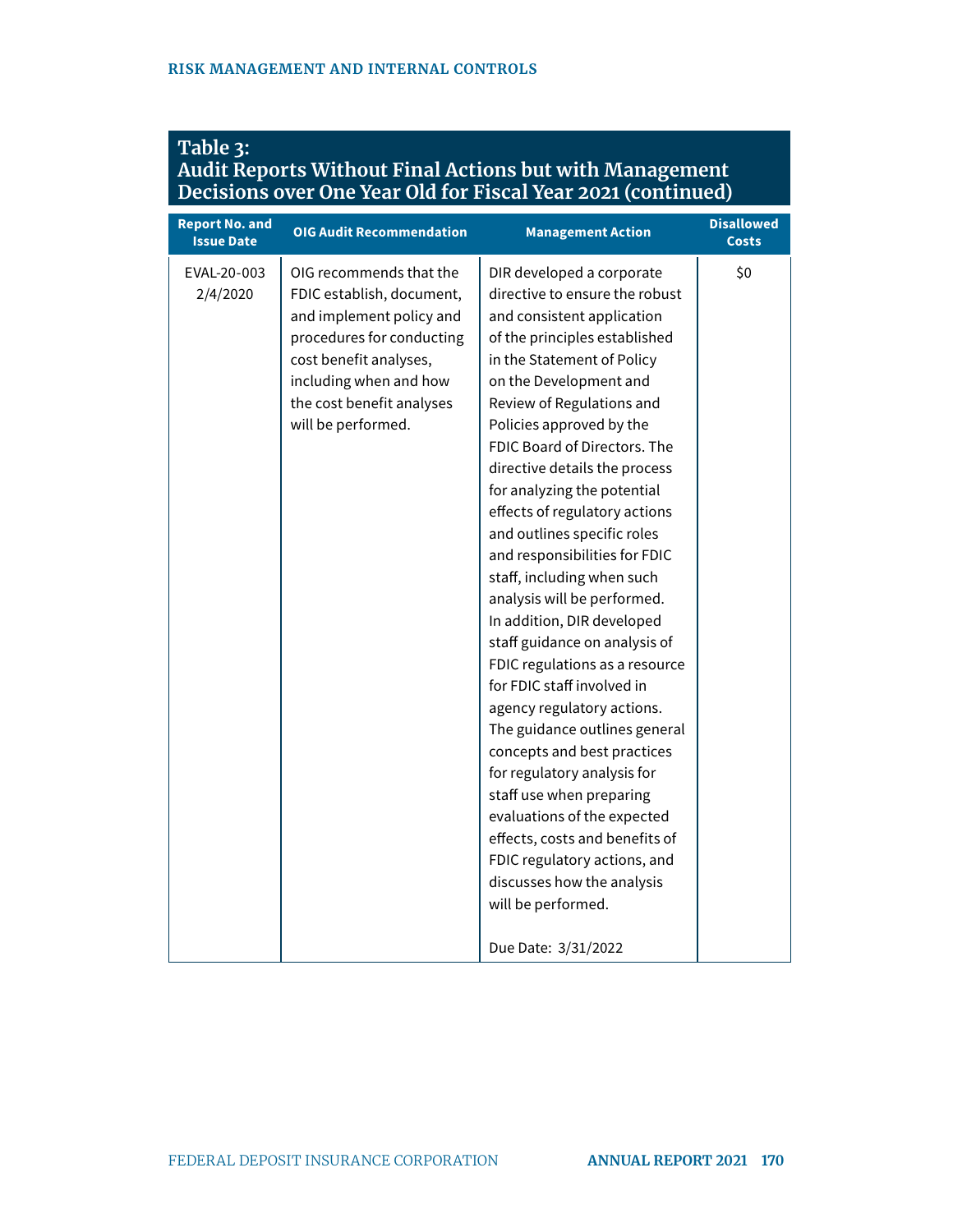| <b>Report No. and</b><br><b>Issue Date</b> | <b>OIG Audit Recommendation</b>                                                                                                                                                                                                                                                                                                | <b>Management Action</b>                                                                                                                                                                                                                                                                                                                                    | <b>Disallowed</b><br><b>Costs</b> |
|--------------------------------------------|--------------------------------------------------------------------------------------------------------------------------------------------------------------------------------------------------------------------------------------------------------------------------------------------------------------------------------|-------------------------------------------------------------------------------------------------------------------------------------------------------------------------------------------------------------------------------------------------------------------------------------------------------------------------------------------------------------|-----------------------------------|
| EVAL-20-003<br>2/4/2020<br>(continued)     | OIG recommends that the<br>FDIC establish, document,<br>and implement policy<br>and procedures that<br>clearly define the roles<br>and responsibilities for<br>the Regulatory Analysis<br>Section (RAS), and early<br>involvement for the RAS<br>in participating in and<br>framing the initial policy<br>direction of a rule. | The FDIC has drafted a<br>corporate directive and<br>procedures for these<br>recommendations. The<br>directive and guidance are<br>currently under final review.<br>Due Date: 3/31/2022                                                                                                                                                                     | \$0                               |
|                                            | OIG recommends that<br>the FDIC establish,<br>document, and implement<br>policy and procedures<br>that clearly define the<br>Chief Economist's roles<br>and responsibilities for<br>reviewing and concurring<br>on cost benefit analyses<br>performed.                                                                         | The FDIC has drafted a<br>corporate directive and<br>procedures addressing these<br>recommendations. The<br>directive and guidance are<br>currently under final review.<br>The cost benefit directive and<br>cost benefit analysis guidance<br>will be implemented when<br>the directive is issued and the<br>guidance is finalized.<br>Due Date: 3/31/2022 |                                   |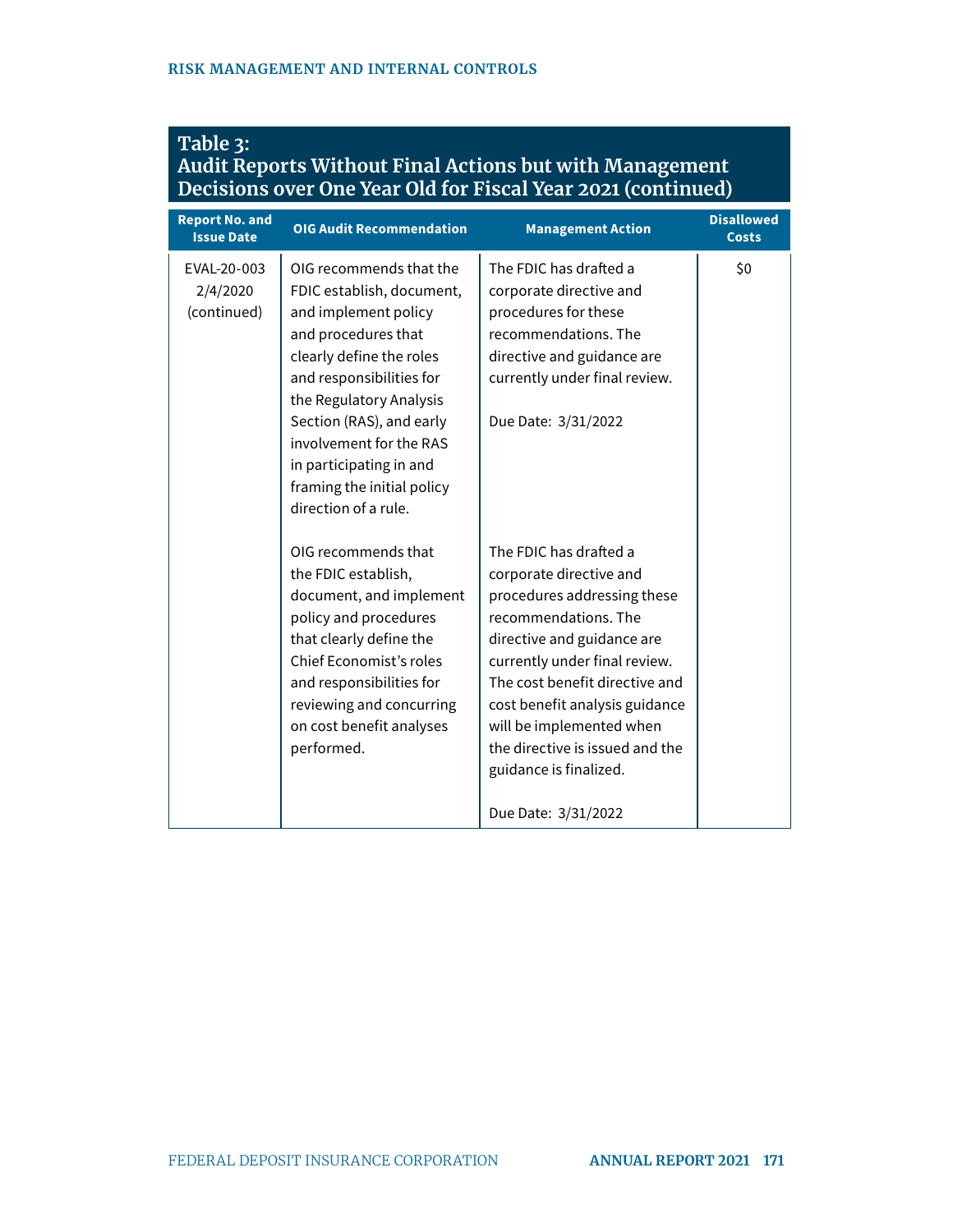| <b>Report No. and</b><br><b>Issue Date</b> | <b>OIG Audit Recommendation</b>                                                                                                                                                                                                                                                                                                                                                                    | <b>Management Action</b>                                                                                                                                                                                                                                                                                                                                  | <b>Disallowed</b><br><b>Costs</b> |
|--------------------------------------------|----------------------------------------------------------------------------------------------------------------------------------------------------------------------------------------------------------------------------------------------------------------------------------------------------------------------------------------------------------------------------------------------------|-----------------------------------------------------------------------------------------------------------------------------------------------------------------------------------------------------------------------------------------------------------------------------------------------------------------------------------------------------------|-----------------------------------|
| EVAL-20-003<br>2/4/2020<br>(continued)     | OIG recommends that the<br>FDIC establish, document,<br>and implement policy<br>and procedures that<br>address how cost benefit<br>analyses and supporting<br>information, such as<br>scope and methodology,<br>analyses, conclusions,<br>and reconciliation<br>to the Agency's final<br>policy decision will be<br>documented and published<br>in the Federal Register to<br>ensure transparency. | The FDIC has drafted a<br>corporate directive and<br>procedures addressing the<br>recommendations. The<br>directive and guidance are<br>currently under final review.<br>The cost benefit directive and<br>cost benefit analysis guidance<br>will be implemented when<br>the directive is issued and the<br>guidance is finalized.<br>Due Date: 3/31/2022 | \$0                               |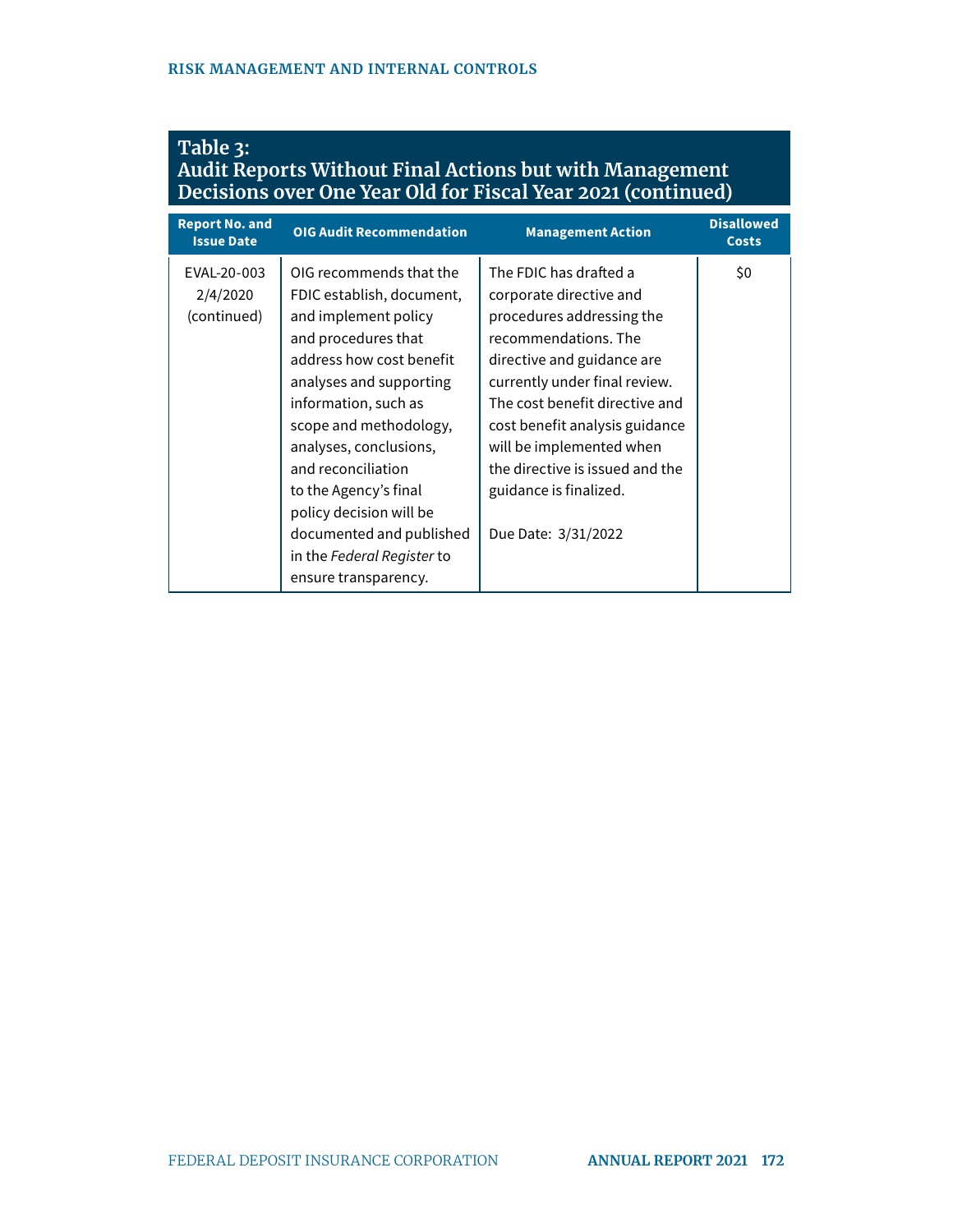| Decisions over One Year Old for Fiscal Year 2021 (continued) |                                                                                                                                                                                                                                                                                                              |                                                                                                                                                                                                                                                                                                                                                                                                                                                                                                                                                                                                                                                                             |                                   |
|--------------------------------------------------------------|--------------------------------------------------------------------------------------------------------------------------------------------------------------------------------------------------------------------------------------------------------------------------------------------------------------|-----------------------------------------------------------------------------------------------------------------------------------------------------------------------------------------------------------------------------------------------------------------------------------------------------------------------------------------------------------------------------------------------------------------------------------------------------------------------------------------------------------------------------------------------------------------------------------------------------------------------------------------------------------------------------|-----------------------------------|
| <b>Report No. and</b><br><b>Issue Date</b>                   | <b>OIG Audit Recommendation</b>                                                                                                                                                                                                                                                                              | <b>Management Action</b>                                                                                                                                                                                                                                                                                                                                                                                                                                                                                                                                                                                                                                                    | <b>Disallowed</b><br><b>Costs</b> |
| EVAL-20-007<br>9/30/2020                                     | OIG recommends that the<br>Director, Division of Risk<br><b>Management Supervision</b><br>(RMS) train examiners<br>on the importance of<br>understanding and<br>documenting the<br>independence and<br>qualifications of internal<br>auditor(s), and reviewing<br>internal audit work papers<br>and results. | RMS has completed<br>the development of the<br><b>Wheatfield Bank case</b><br>study. This case study is<br>based on the Enloe State<br>Bank In-Depth Review and<br>highlights the importance<br>of early identification of risk<br>and the subsequent use of<br>appropriate supervisory<br>responses. Participants<br>analyze and discuss how<br>unresolved weaknesses could<br>affect various areas of the<br>fictional bank. Participants<br>also assess the effectiveness<br>of regulatory supervision<br>and consider other actions<br>the FDIC could have taken<br>to encourage the Board to<br>implement timely corrective<br>action.<br>Status: Subsequently closed. | \$0                               |

### **Table 3: Audit Reports Without Final Actions but with Management**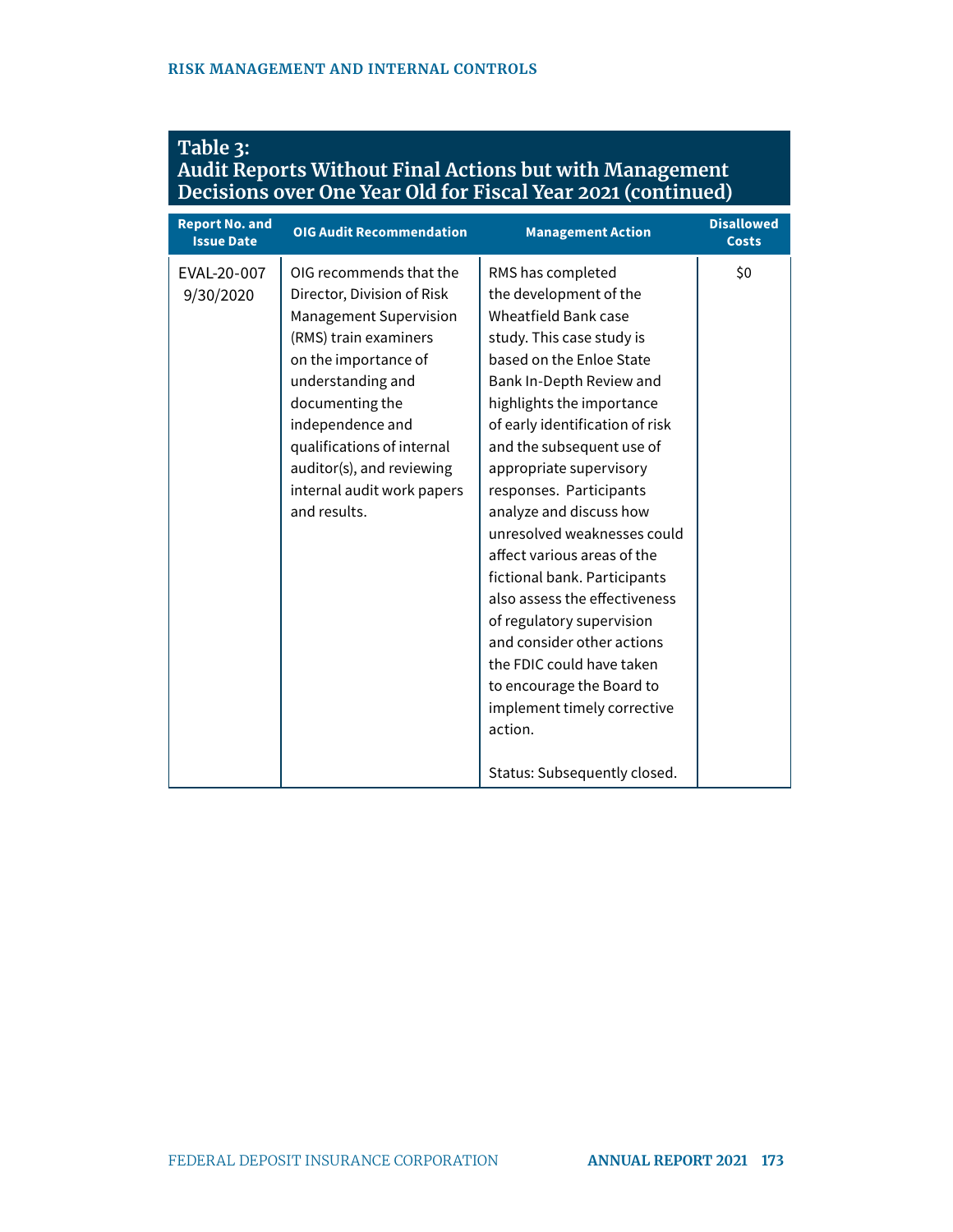|                                            | Decisions over One Year Old for Fiscal Year 2021 (continued)                                                                                                                                                                                                    |                                                                                                                                                                                                                                                                                                                                                                                                                                                                                                                                                                                                                                                                      |                                   |  |  |
|--------------------------------------------|-----------------------------------------------------------------------------------------------------------------------------------------------------------------------------------------------------------------------------------------------------------------|----------------------------------------------------------------------------------------------------------------------------------------------------------------------------------------------------------------------------------------------------------------------------------------------------------------------------------------------------------------------------------------------------------------------------------------------------------------------------------------------------------------------------------------------------------------------------------------------------------------------------------------------------------------------|-----------------------------------|--|--|
| <b>Report No. and</b><br><b>Issue Date</b> | <b>OIG Audit Recommendation</b>                                                                                                                                                                                                                                 | <b>Management Action</b>                                                                                                                                                                                                                                                                                                                                                                                                                                                                                                                                                                                                                                             | <b>Disallowed</b><br><b>Costs</b> |  |  |
| EVAL-20-007<br>9/30/2020<br>(continued)    | OIG recommends<br>that the Director, RMS<br>train examiners on the<br>importance of adequate<br>annual external financial<br>audit coverage, and under<br>what circumstances and<br>with what justifications<br>banks may obtain reviews<br>in place of audits. | RMS has completed<br>the development of the<br>Wheatfield Bank case<br>study. This case study is<br>based on the Enloe State<br>Bank In-Depth Review and<br>highlights the importance<br>of early identification of risk<br>and the subsequent use of<br>appropriate supervisory<br>responses. Participants<br>analyze and discuss how<br>unresolved weaknesses could<br>affect various areas of the<br>fictional bank. Participants<br>also assess the effectiveness<br>of regulatory supervision<br>and consider other actions<br>the FDIC could have taken<br>to encourage the Board to<br>implement timely corrective<br>action.<br>Status: Subsequently closed. | \$0                               |  |  |

## **Table 3: Audit Reports Without Final Actions but with Management**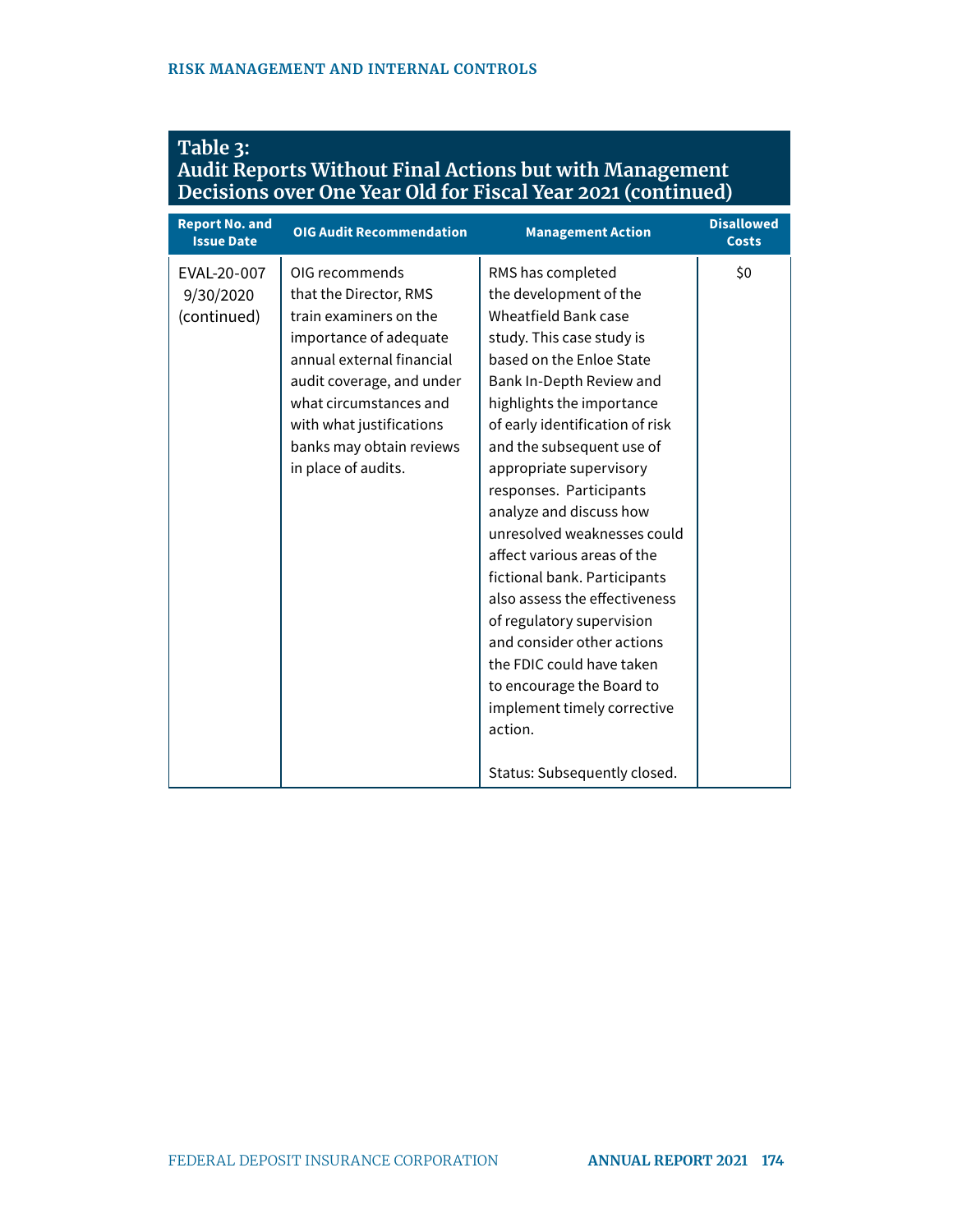| Table 3:                                                     |  |
|--------------------------------------------------------------|--|
| Audit Reports Without Final Actions but with Management      |  |
| Decisions over One Year Old for Fiscal Year 2021 (continued) |  |

| <b>Report No. and</b><br><b>Issue Date</b> | <b>OIG Audit Recommendation</b>                                                                                                                                                                                                               | <b>Management Action</b>                                                                                                                                                                                                                                                                                                                                                                                                                                                                                                                                                                                                                                             | <b>Disallowed</b><br><b>Costs</b> |
|--------------------------------------------|-----------------------------------------------------------------------------------------------------------------------------------------------------------------------------------------------------------------------------------------------|----------------------------------------------------------------------------------------------------------------------------------------------------------------------------------------------------------------------------------------------------------------------------------------------------------------------------------------------------------------------------------------------------------------------------------------------------------------------------------------------------------------------------------------------------------------------------------------------------------------------------------------------------------------------|-----------------------------------|
| EVAL-20-007<br>9/30/2020<br>(continued)    | OIG recommends that the<br>Director, RMS enhance<br>case study training to<br>incorporate the lessons<br>learned from Enloe<br>State Bank in regard to<br>performing additional<br>procedures related to the<br>bank's loan related activity. | RMS has completed<br>the development of the<br>Wheatfield Bank case<br>study. This case study is<br>based on the Enloe State<br>Bank In-Depth Review and<br>highlights the importance<br>of early identification of risk<br>and the subsequent use of<br>appropriate supervisory<br>responses. Participants<br>analyze and discuss how<br>unresolved weaknesses could<br>affect various areas of the<br>fictional bank. Participants<br>also assess the effectiveness<br>of regulatory supervision<br>and consider other actions<br>the FDIC could have taken<br>to encourage the Board to<br>implement timely corrective<br>action.<br>Status: Subsequently closed. | \$0                               |
|                                            |                                                                                                                                                                                                                                               |                                                                                                                                                                                                                                                                                                                                                                                                                                                                                                                                                                                                                                                                      |                                   |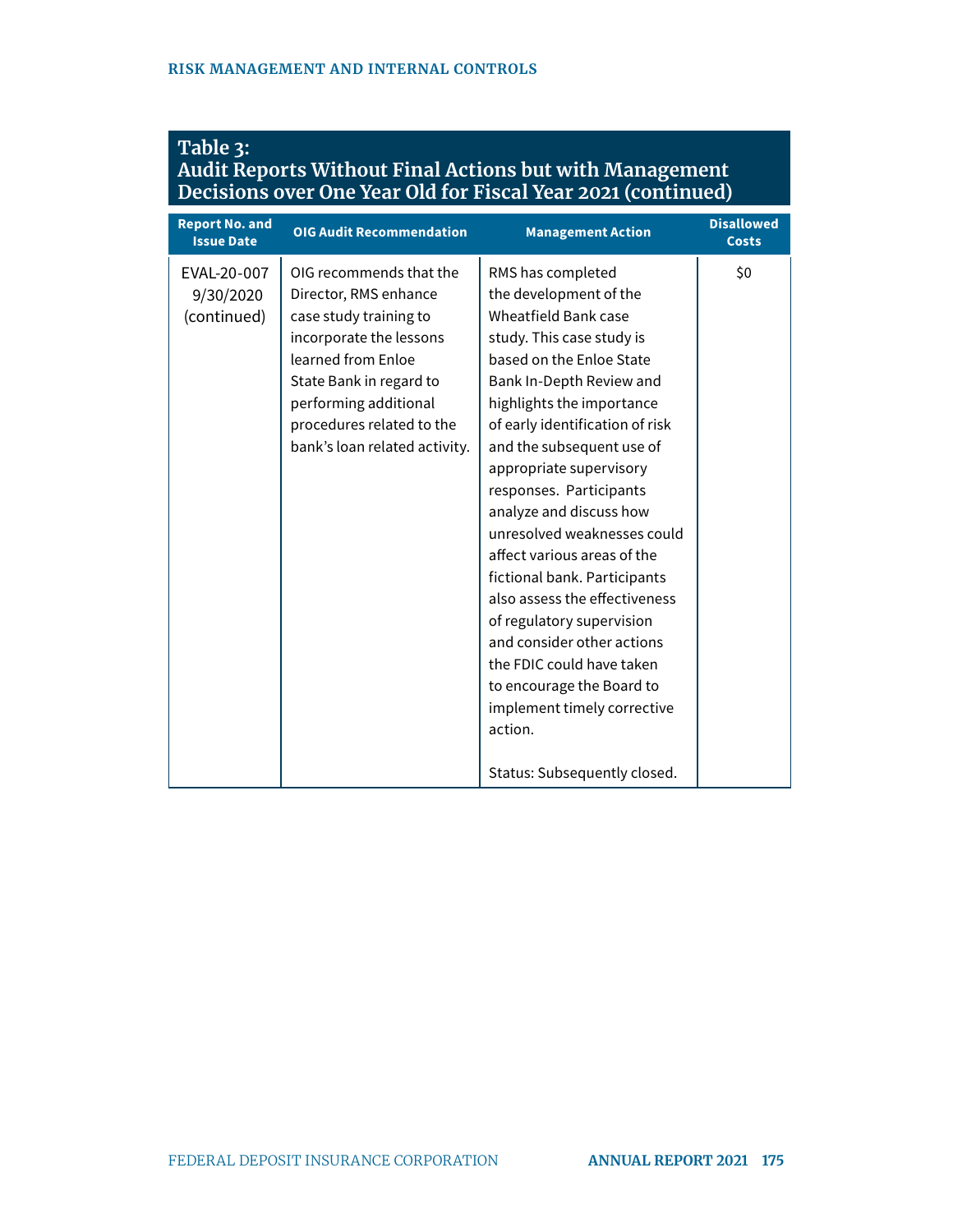| <b>Report No. and</b><br><b>Issue Date</b> | <b>OIG Audit Recommendation</b>                                                                                                                                                                                                                         | <b>Management Action</b>                                                                                                                                                                                                                                                                                                                                                                                                                                                              | <b>Disallowed</b><br><b>Costs</b> |
|--------------------------------------------|---------------------------------------------------------------------------------------------------------------------------------------------------------------------------------------------------------------------------------------------------------|---------------------------------------------------------------------------------------------------------------------------------------------------------------------------------------------------------------------------------------------------------------------------------------------------------------------------------------------------------------------------------------------------------------------------------------------------------------------------------------|-----------------------------------|
| EVAL-20-007<br>9/30/2020<br>(continued)    | OIG recommends<br>that the Director, RMS<br>train examiners on the<br>importance of ensuring<br>that information system<br>user access controls be<br>adequately tested.                                                                                | RMS conducted nationwide<br>training for all Commissioned<br>Examiners, Case Managers,<br><b>Commissioned Examination</b><br>Specialists, and RMS<br>Managers. The comprehensive<br>training reinforces the<br>principles of the existing<br>statutory framework and<br>supervisory guidance in its<br>case study library as well<br>as incorporating additional<br>elements of fraud into its case<br>study library.                                                                 | \$0                               |
|                                            | OIG recommends that<br>the Director, RMS train<br>examiners to perform<br>additional procedures to<br>determine the likelihood<br>of fraud once a dominant<br>official designation is<br>made at a bank with a<br>weak internal control<br>environment. | Status: Subsequently closed.<br>RMS conducted nationwide<br>training for all Commissioned<br>Examiners, Case Managers,<br><b>Commissioned Examination</b><br>Specialists, and RMS<br>Managers. The comprehensive<br>training reinforces the<br>principles of the existing<br>statutory framework and<br>supervisory guidance in its<br>case study library as well<br>as incorporating additional<br>elements of fraud into its case<br>study library.<br>Status: Subsequently closed. |                                   |